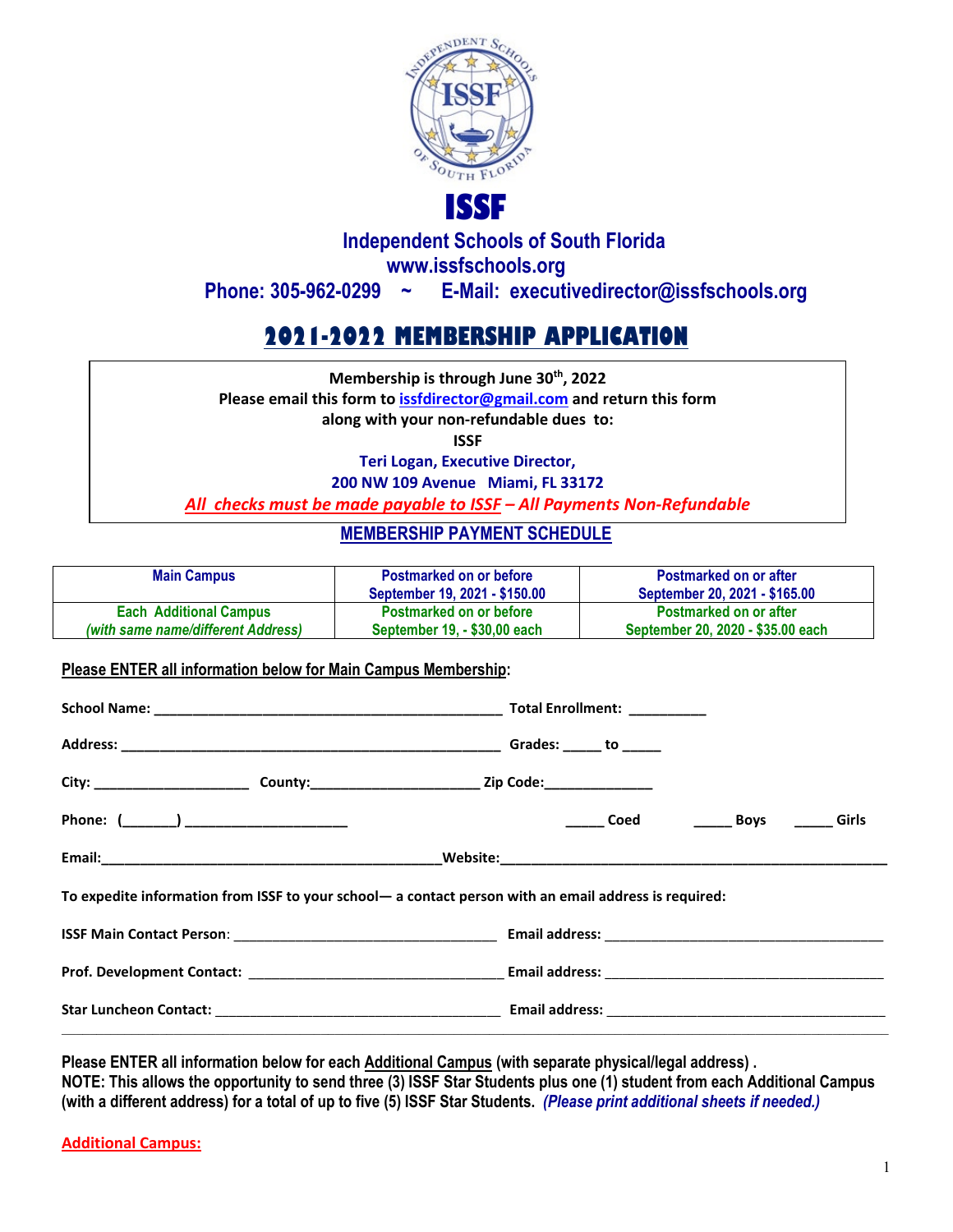| Phone: (_______) ______________________ |                                                                                                           | ______ Coed ________ Boys ________ Girls |
|-----------------------------------------|-----------------------------------------------------------------------------------------------------------|------------------------------------------|
|                                         |                                                                                                           |                                          |
|                                         | To expedite information from ISSF to your school- a contact person with an email address is required:     |                                          |
|                                         |                                                                                                           |                                          |
|                                         |                                                                                                           |                                          |
|                                         |                                                                                                           |                                          |
| <b>Additional Campus:</b>               |                                                                                                           |                                          |
|                                         |                                                                                                           |                                          |
|                                         |                                                                                                           |                                          |
|                                         |                                                                                                           |                                          |
| Phone: (_______) ______________________ |                                                                                                           | ______ Coed ________ Boys _______ Girls  |
|                                         |                                                                                                           |                                          |
|                                         | To expedite information from ISSF to your school- a contact person with an email address is required:     |                                          |
|                                         |                                                                                                           |                                          |
| Prof. Development Contact:              |                                                                                                           | <b>Email address:</b>                    |
|                                         |                                                                                                           |                                          |
| <b>Additional Campus:</b>               |                                                                                                           |                                          |
|                                         |                                                                                                           |                                          |
|                                         |                                                                                                           |                                          |
|                                         |                                                                                                           |                                          |
|                                         | City: __________________________________County:________________________________Zip Code:_________________ |                                          |
| Phone: (_______) ______________________ |                                                                                                           | ______ Coed    ______ Boys<br>Girls      |
|                                         |                                                                                                           |                                          |
|                                         | To expedite information from ISSF to your school- a contact person with an email address is required:     |                                          |
|                                         |                                                                                                           |                                          |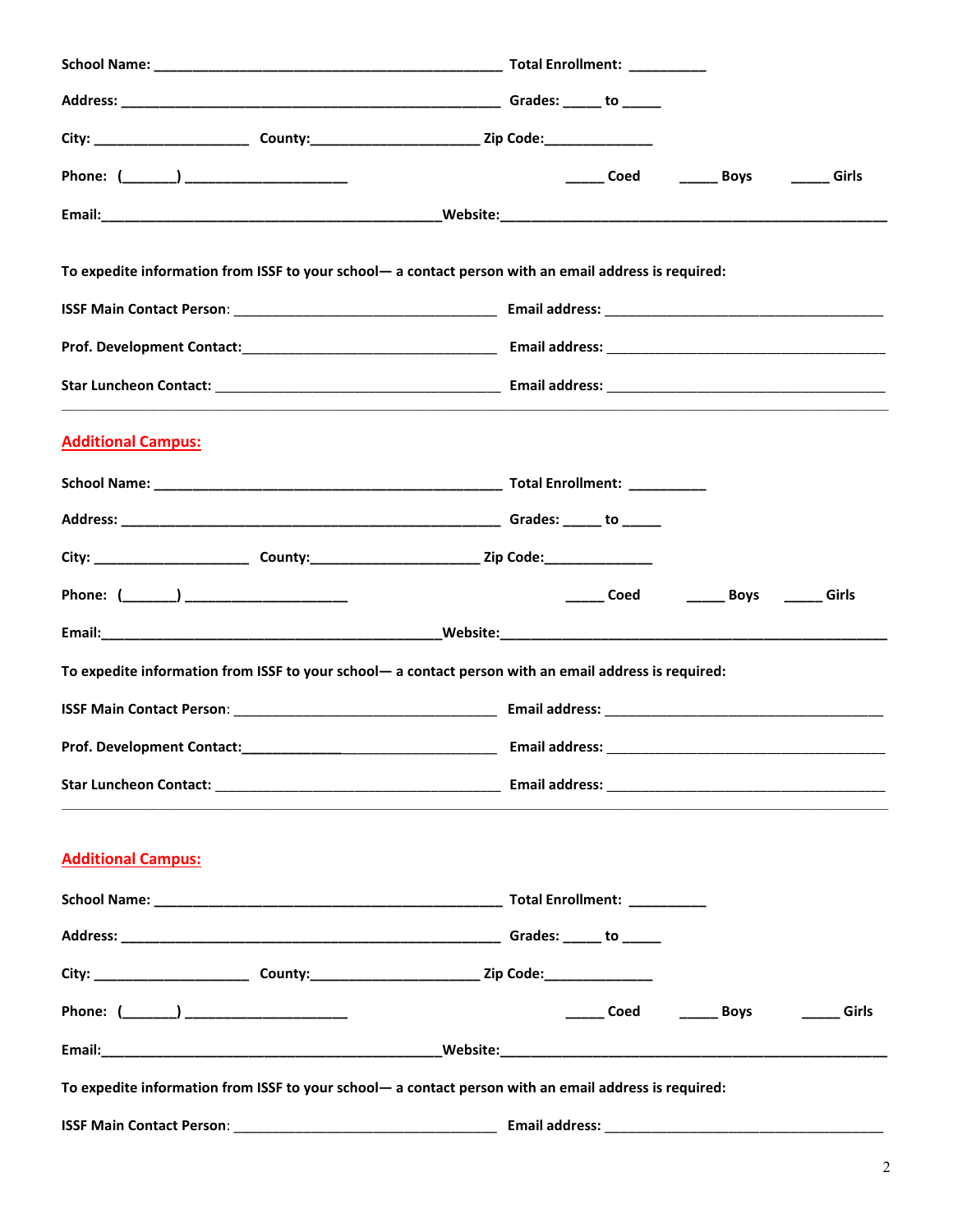| <b>Prof. Development Contact:</b> | <b>Email address:</b> |
|-----------------------------------|-----------------------|
| <b>Star Luncheon Contact:</b>     | <b>Email address:</b> |

All Fees for Membership and Events are Non-Refundable.